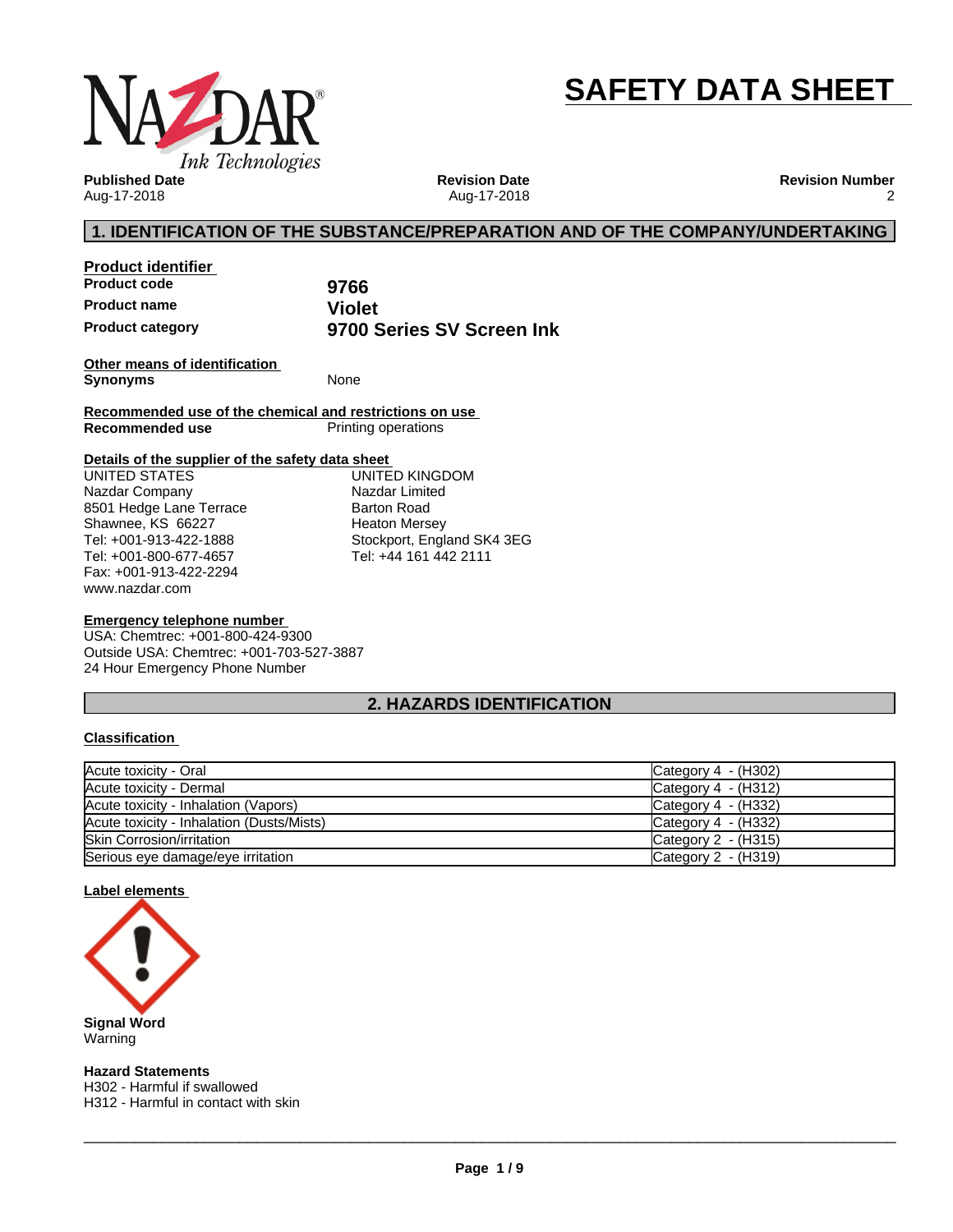H315 - Causes skin irritation

H319 - Causes serious eye irritation

H332 - Harmful if inhaled

### **Precautionary Statements**

P264 - Wash face, hands and any exposed skin thoroughly after handling

P270 - Do not eat, drink or smoke when using this product

P330 - Rinse mouth

P261 - Avoid breathing dust/fume/gas/mist/vapors/spray

P332 + P313 - If skin irritation occurs: Get medical advice/attention

P305 + P351 + P338 - IF IN EYES: Rinse cautiously with water forseveral minutes. Remove contact lenses, if present and easy to do. Continue rinsing

 $\_$  ,  $\_$  ,  $\_$  ,  $\_$  ,  $\_$  ,  $\_$  ,  $\_$  ,  $\_$  ,  $\_$  ,  $\_$  ,  $\_$  ,  $\_$  ,  $\_$  ,  $\_$  ,  $\_$  ,  $\_$  ,  $\_$  ,  $\_$  ,  $\_$  ,  $\_$  ,  $\_$  ,  $\_$  ,  $\_$  ,  $\_$  ,  $\_$  ,  $\_$  ,  $\_$  ,  $\_$  ,  $\_$  ,  $\_$  ,  $\_$  ,  $\_$  ,  $\_$  ,  $\_$  ,  $\_$  ,  $\_$  ,  $\_$  ,

P337 + P313 - If eye irritation persists: Get medical advice/attention

P280 - Wear protective gloves/protective clothing/eye protection/face protection

# **Hazards not otherwise classified (HNOC)**

No information available.

# **3. COMPOSITION/INFORMATION ON INGREDIENTS**

### **Mixture**

| <b>Component</b> | <b>CAS-No</b>       | Weight %  | Trade<br><b>Secret</b> | <b>Note</b> |
|------------------|---------------------|-----------|------------------------|-------------|
| 2-Butoxyethanol  | 111-76-2            | $30 - 60$ |                        |             |
| Resin            | <b>Trade Secret</b> | $5 - 10$  |                        |             |
| Titanium dioxide | 13463-67-7          |           |                        |             |

\*The exact percentage (concentration) of composition has been withheld as a trade secret.

# **4. FIRST AID MEASURES**

### **Description of first aid measures**

| <b>General Advice</b> | Show this safety data sheet to the doctor in attendance.                                                                                                                                                  |
|-----------------------|-----------------------------------------------------------------------------------------------------------------------------------------------------------------------------------------------------------|
| <b>Eye Contact</b>    | Immediately flush with plenty of water. After initial flushing, remove any contact lenses and<br>continue flushing for at least 15 minutes. Get medical attention if irritation develops and<br>persists. |
| <b>Skin Contact</b>   | Wash off immediately with soap and plenty of water for at least 15 minutes. Remove<br>contaminated clothing. If irritation (redness, rash, blistering) develops, get medical attention.                   |
| <b>Inhalation</b>     | Remove person to fresh air and keep comfortable for breathing. If breathing is irregular or<br>stopped, administer artificial respiration. Get medical attention immediately.                             |
| <b>Ingestion</b>      | Do NOT induce vomiting. Never give anything by mouth to an unconscious person. Call a<br>physician or poison control center immediately.                                                                  |
|                       |                                                                                                                                                                                                           |

# **Most important symptoms and effects, both acute and delayed**

None under normal use conditions.

### **Indication of any immediate medical attention and special treatment needed**

### **Notes to Physician** Treat symptomatically.

# **5. FIRE-FIGHTING MEASURES**

### **Suitable Extinguishing Media**

Foam. Carbon dioxide (CO2). Dry chemical. Water spray. Use extinguishing measures that are appropriate to local circumstances and the surrounding environment.

### **Unsuitable Extinguishing Media**

No information available.

### **Specific Hazards Arising from the Chemical**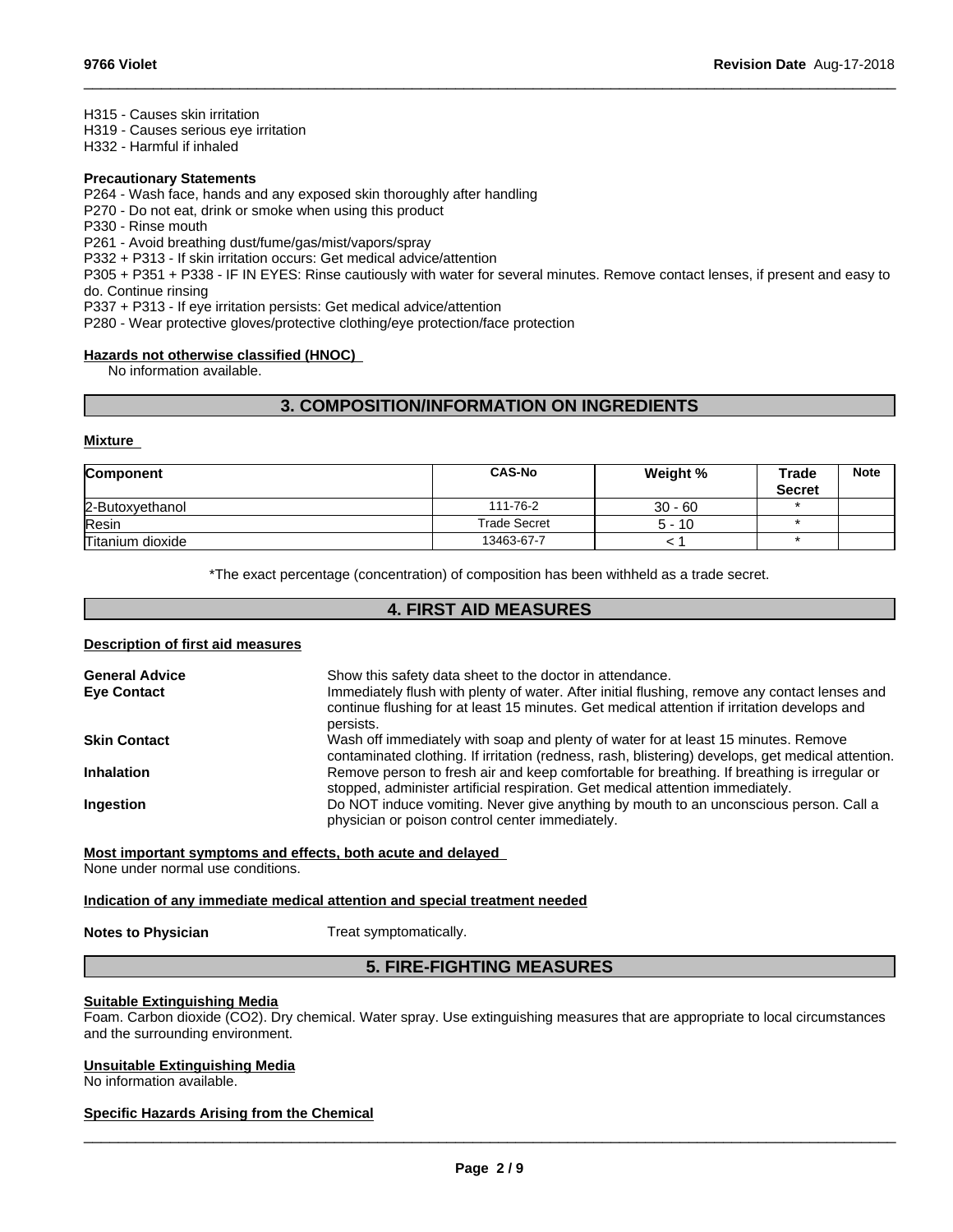Thermal decomposition can lead to release of irritating gases and vapors. May emit toxic fumes under fire conditions.

### **Protective Equipment and Precautions for Firefighters**

As in any fire, wear self-contained breathing apparatus pressure-demand, MSHA/NIOSH (approved or equivalent) and full protective gear. Cool containers / tanks with water spray. Sealed containers may rupture when heated.

# **6. ACCIDENTAL RELEASE MEASURES**

 $\_$  ,  $\_$  ,  $\_$  ,  $\_$  ,  $\_$  ,  $\_$  ,  $\_$  ,  $\_$  ,  $\_$  ,  $\_$  ,  $\_$  ,  $\_$  ,  $\_$  ,  $\_$  ,  $\_$  ,  $\_$  ,  $\_$  ,  $\_$  ,  $\_$  ,  $\_$  ,  $\_$  ,  $\_$  ,  $\_$  ,  $\_$  ,  $\_$  ,  $\_$  ,  $\_$  ,  $\_$  ,  $\_$  ,  $\_$  ,  $\_$  ,  $\_$  ,  $\_$  ,  $\_$  ,  $\_$  ,  $\_$  ,  $\_$  ,

### **Personal precautions, protective equipment and emergency procedures**

**Personal Precautions** Remove all sources of ignition. Ventilate the area. Avoid contact with eyes, skin and clothing. Avoid breathing dust or vapor. Evacuate personnel to safe areas. Keep people away from and upwind of spill/leak.

#### **Environmental precautions**

Prevent product from entering drains. Prevent further leakage or spillage if safe to do so. Keep out of drains, sewers, ditches and waterways. Local authorities should be advised if significant spillages cannot be contained.

# **Methods and material for containment and cleaning up**

Contain spillage, and then collect with non-combustible absorbent material, (e.g. sand, earth, diatomaceous earth, vermiculite) and place in container for disposal according to local / national regulations (see section 13). Use clean non-sparking tools to collect absorbed material.

# **7. HANDLING AND STORAGE**

#### **Precautions for safe handling**

Handling **Handling Example 20** Use personal protective equipment as required. Do not eat, drink or smoke when using this product. Ensure adequate ventilation.

#### **Conditions for safe storage, including any incompatibilities**

**Storage** Keep containers tightly closed in a dry, cool and well-ventilated place. Keep away from open flames, hot surfaces and sources of ignition. Keep container closed when not in use. Keep out of the reach of children.

**Incompatible Products** Strong acids. Strong bases. Strong oxidizing agents. Reducing agent.

# **8. EXPOSURE CONTROLS/PERSONAL PROTECTION**

### **Control parameters**

### **Exposure limits**

| Component                      | <b>ACGIH TLV</b>                                         |
|--------------------------------|----------------------------------------------------------|
| 2-Butoxyethanol<br>111-76-2    | TWA: 20 ppm                                              |
| Titanium dioxide<br>13463-67-7 | TWA: 10 mg/m <sup>3</sup>                                |
|                                |                                                          |
| Component                      | <b>OSHA PEL</b>                                          |
| 2-Butoxyethanol<br>111-76-2    | TWA: 50 ppm<br>TWA: 240 mg/m <sup>3</sup><br><b>Skin</b> |
| Titanium dioxide<br>13463-67-7 | TWA: 15 mg/m <sup>3</sup> total dust                     |

| Component        | <b>OSHA PEL (vacated)</b>            |
|------------------|--------------------------------------|
| 2-Butoxyethanol  | TWA: 25 ppm                          |
| 1111-76-2        | TWA: $120 \text{ mg/m}^3$            |
|                  | <b>ISkin</b>                         |
| Titanium dioxide | TWA: 10 mg/m <sup>3</sup> total dust |
| 13463-67-7       |                                      |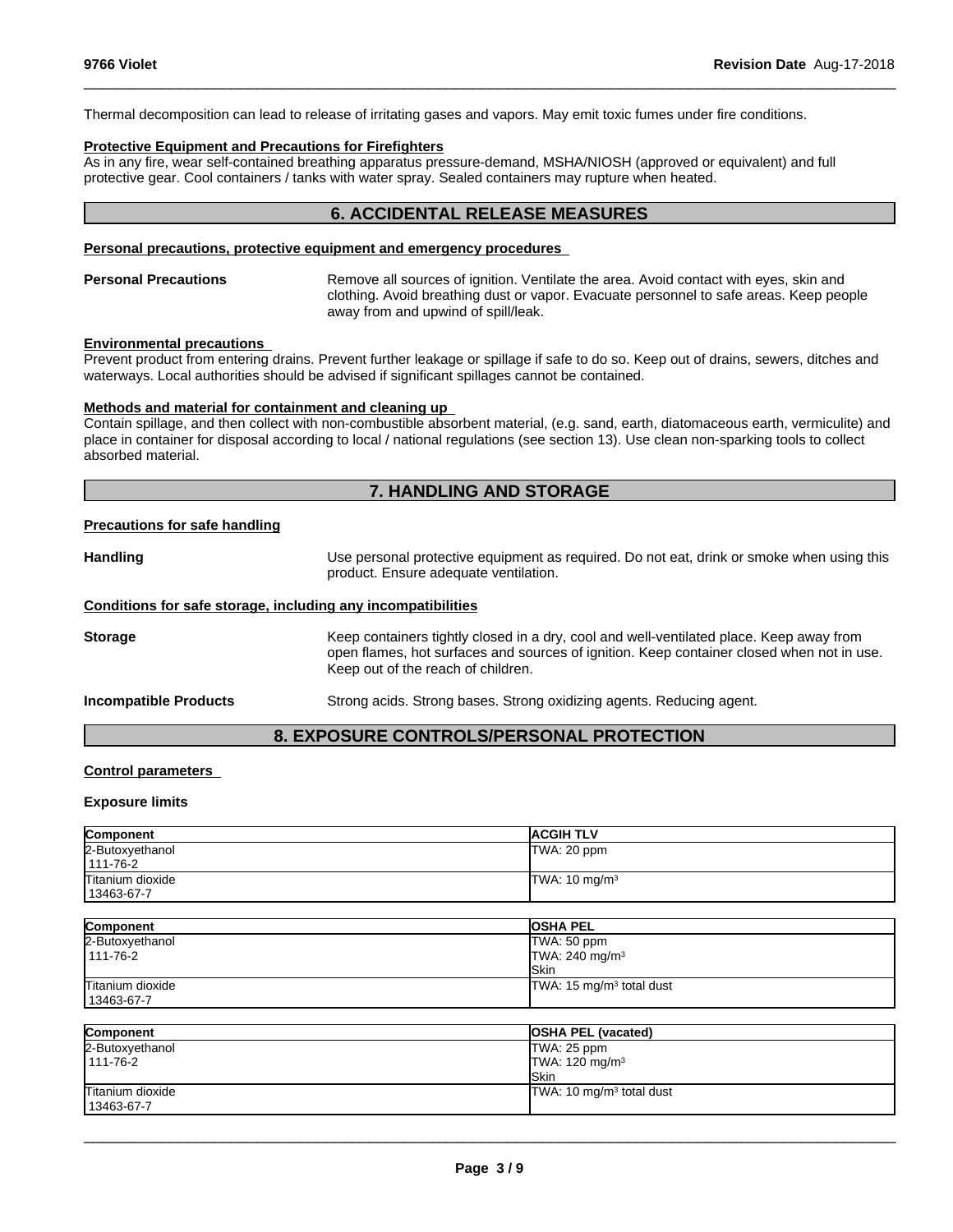| Component        | <b>IOntario TWAEV</b>    |
|------------------|--------------------------|
| 2-Butoxyethanol  | TWA: 20 ppm              |
| $111 - 76 - 2$   |                          |
| Titanium dioxide | TWA: $10 \text{ mg/m}^3$ |
| 13463-67-7       |                          |
|                  |                          |

 $\_$  ,  $\_$  ,  $\_$  ,  $\_$  ,  $\_$  ,  $\_$  ,  $\_$  ,  $\_$  ,  $\_$  ,  $\_$  ,  $\_$  ,  $\_$  ,  $\_$  ,  $\_$  ,  $\_$  ,  $\_$  ,  $\_$  ,  $\_$  ,  $\_$  ,  $\_$  ,  $\_$  ,  $\_$  ,  $\_$  ,  $\_$  ,  $\_$  ,  $\_$  ,  $\_$  ,  $\_$  ,  $\_$  ,  $\_$  ,  $\_$  ,  $\_$  ,  $\_$  ,  $\_$  ,  $\_$  ,  $\_$  ,  $\_$  ,

| <b>Component</b> | <b>Mexico OEL (TWA)</b>            |
|------------------|------------------------------------|
| 2-Butoxyethanol  | TWA/VLE-PPT: 26 ppm                |
| 1111-76-2        | TWA/VLE-PPT: 120 mg/m <sup>3</sup> |
|                  | STEL/PPT-CT: 75 ppm                |
|                  | $ISTEL/PPT-CT: 360 \text{ ma/m}^3$ |
| Titanium dioxide | $TWA/VLE-PPT: 10 mg/m3$            |
| 13463-67-7       | $\textsf{ISTEL/PPT-CT: 20 mq/m}^3$ |

## **Appropriate engineering controls**

**Engineering Measures Provide a good standard of general ventilation. Natural ventilation is from doors, windows** etc. Controlled ventilation means air is supplied or removed by a powered fan. Users are advised to consider national Occupational Exposure Limits or other equivalent values. In case of insufficient ventilation, wear suitable respiratory equipment.

# **Individual protection measures, such as personal protective equipment**

| <b>Eye/Face Protection</b>            | Wear safety glasses with side shields (or goggles). If splashes are likely to occur:. Wear<br>suitable face shield. Ensure that eyewash stations and safety showers are close to the<br>workstation location.                                                                                                                           |
|---------------------------------------|-----------------------------------------------------------------------------------------------------------------------------------------------------------------------------------------------------------------------------------------------------------------------------------------------------------------------------------------|
| <b>Skin Protection</b>                | Wear impervious protective clothing, including boots, gloves, lab coat, apron or coveralls,<br>as appropriate, to prevent skin contact.                                                                                                                                                                                                 |
| <b>Respiratory Protection</b>         | If exposure limits are exceeded or irritation is experienced, NIOSH/MSHA approved<br>respiratory protection should be worn. Respiratory protection must be provided in<br>accordance with current local regulations.                                                                                                                    |
| <b>General Hygiene Considerations</b> | Handle in accordance with good industrial hygiene and safety practice. Wash hands before<br>eating, drinking or smoking. Wash contaminated clothing before reuse. Avoid contact with<br>eyes, skin and clothing. Wear suitable gloves and eye/face protection. Regular cleaning of<br>equipment, work area and clothing is recommended. |

# **9. PHYSICAL AND CHEMICAL PROPERTIES**

| Information on basic physical and chemical properties |                   |                                  |                          |
|-------------------------------------------------------|-------------------|----------------------------------|--------------------------|
| <b>Physical State</b>                                 | Liquid            | Appearance                       | Colored Liquid           |
| Odor                                                  | Characteristic    | <b>Odor Threshold</b>            | No information available |
| <b>Property</b>                                       | Values            | Remarks • Method                 |                          |
| рH                                                    |                   | No data available                |                          |
| <b>Melting Point / Freezing Point</b>                 |                   | No data available                |                          |
| <b>Boiling Point / Boiling Range</b>                  | > 149 °C / 300 °F |                                  |                          |
| <b>Flash Point</b>                                    | 62 °C / 143 °F    | Pensky Martens Closed Cup (PMCC) |                          |
| <b>Evaporation rate</b>                               |                   | No data available                |                          |
| <b>Flammability Limit in Air</b>                      |                   |                                  |                          |
| Upper flammability limit                              |                   | No data available                |                          |
| Lower flammability limit                              |                   | No data available                |                          |
| <b>Vapor Pressure</b>                                 |                   | No data available                |                          |
| <b>Vapor Density</b>                                  |                   | No data available                |                          |
| <b>Specific Gravity</b>                               |                   |                                  |                          |
| <b>Water Solubility</b>                               |                   | No data available                |                          |
| Solubility in other solvents                          |                   | No data available                |                          |
| Partition coefficient: n-octanol/water                |                   | No data available                |                          |
| <b>Autoignition Temperature</b>                       |                   | No data available                |                          |
| <b>Decomposition temperature</b>                      |                   | No data available                |                          |
| <b>Kinematic viscosity</b>                            |                   | No data available                |                          |
|                                                       |                   |                                  |                          |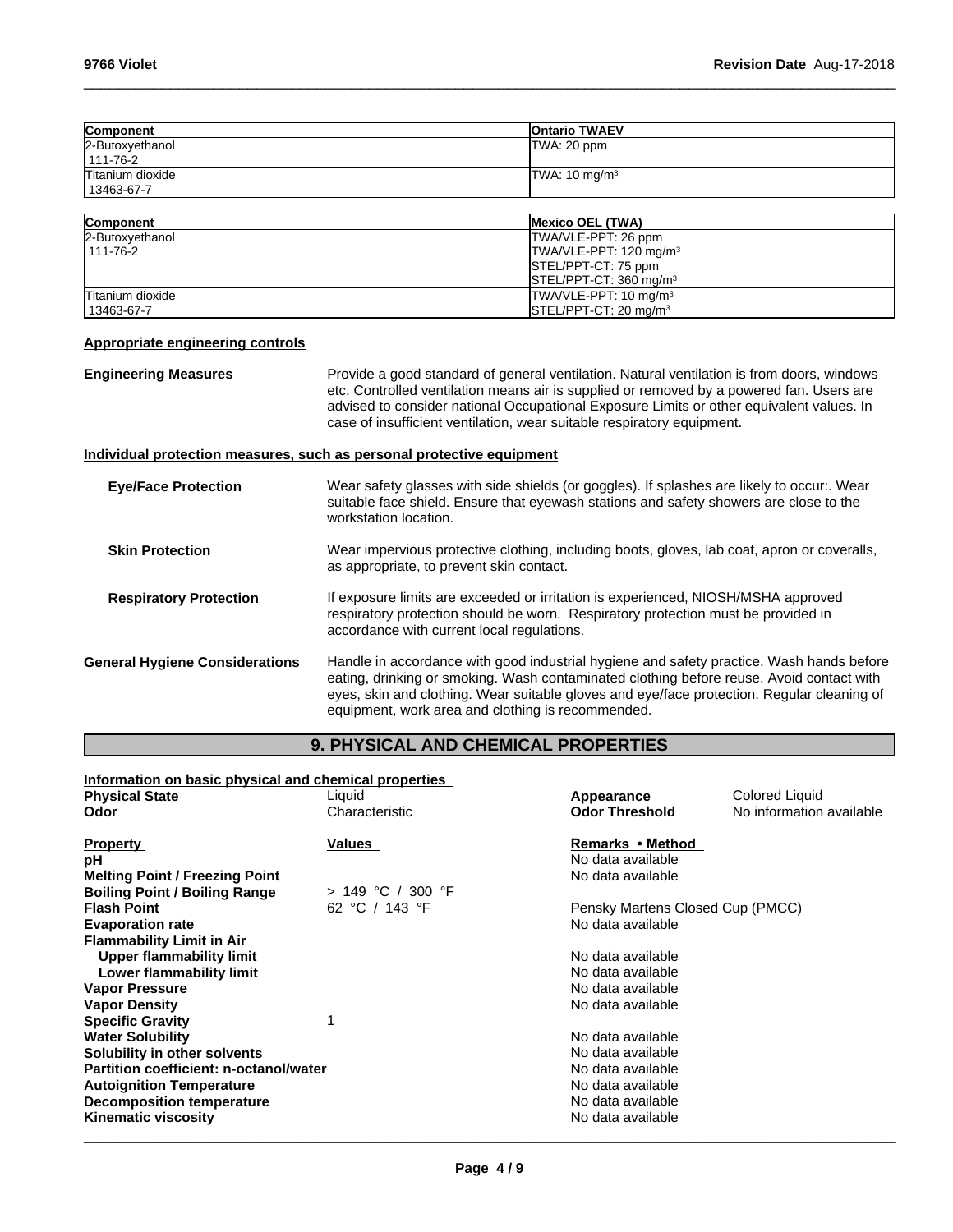# **Dynamic viscosity No data available Dynamic viscosity No data available**

| <b>Explosive Properties</b> | No data available |
|-----------------------------|-------------------|
| <b>Oxidizing Properties</b> | No data available |
|                             |                   |

# **Other Information**

| <b>Photochemically Reactive</b> | No   |
|---------------------------------|------|
| Weight Per Gallon (Ibs/gal)     | 8.31 |

| VOC by weight % | VOC by volume % | VOC Ibs/gal      | <b>VOC grams/liter</b> |
|-----------------|-----------------|------------------|------------------------|
| (less water)    | (less water)    | (less water)     | (less water)           |
| 59.06           | 60.69           | 4.9 <sup>1</sup> | 588.6                  |

 $\_$  ,  $\_$  ,  $\_$  ,  $\_$  ,  $\_$  ,  $\_$  ,  $\_$  ,  $\_$  ,  $\_$  ,  $\_$  ,  $\_$  ,  $\_$  ,  $\_$  ,  $\_$  ,  $\_$  ,  $\_$  ,  $\_$  ,  $\_$  ,  $\_$  ,  $\_$  ,  $\_$  ,  $\_$  ,  $\_$  ,  $\_$  ,  $\_$  ,  $\_$  ,  $\_$  ,  $\_$  ,  $\_$  ,  $\_$  ,  $\_$  ,  $\_$  ,  $\_$  ,  $\_$  ,  $\_$  ,  $\_$  ,  $\_$  ,

# **10. STABILITY AND REACTIVITY**

### **Reactivity**

No information available.

### **Chemical stability**

Stable under normal conditions.

### **Possibility of Hazardous Reactions**

None under normal processing.

### **Conditions to avoid**

Keep away from open flames, hot surfaces and sources of ignition.

### **Incompatible materials**

Strong acids. Strong bases. Strong oxidizing agents. Reducing agent.

### **Hazardous Decomposition Products**

Thermal decomposition can lead to release of irritating gases and vapors. Carbon dioxide (CO2). Carbon monoxide.

# **11. TOXICOLOGICAL INFORMATION**

# **Information on likely routes of exposure**

| <b>Inhalation</b>   | Specific test data for the substance or mixture is not available. Harmful if inhaled. (based on<br>components).           |
|---------------------|---------------------------------------------------------------------------------------------------------------------------|
| <b>Eye Contact</b>  | Specific test data for the substance or mixture is not available.                                                         |
| <b>Skin Contact</b> | Specific test data for the substance or mixture is not available. Harmful in contact with skin.<br>(based on components). |
| Ingestion           | Specific test data for the substance or mixture is not available. Harmful if swallowed. (based<br>on components).         |
|                     |                                                                                                                           |

| Component        | <b>Oral LD50</b>      |
|------------------|-----------------------|
| 2-Butoxyethanol  | $= 470$ mg/kg (Rat)   |
| $1111 - 76 - 2$  |                       |
| Titanium dioxide | $> 10000$ mg/kg (Rat) |
| 13463-67-7       |                       |

| Component       | Dermal LD50                     |
|-----------------|---------------------------------|
| 2-Butoxyethanol | Rabbit<br>$\sim$<br>l= 99 mg/kg |
| 111-76-2        |                                 |

| Component       | <b>Inhalation LC50</b>        |
|-----------------|-------------------------------|
| 2-Butoxyethanol | Rat<br>$= 450$ ppm<br>4 h     |
| 1111-76-2       | Rat,<br>$= 486$<br>4 h<br>ppm |

### **Information on toxicological effects**

**Symptoms** Specific test data for the substance or mixture is not available.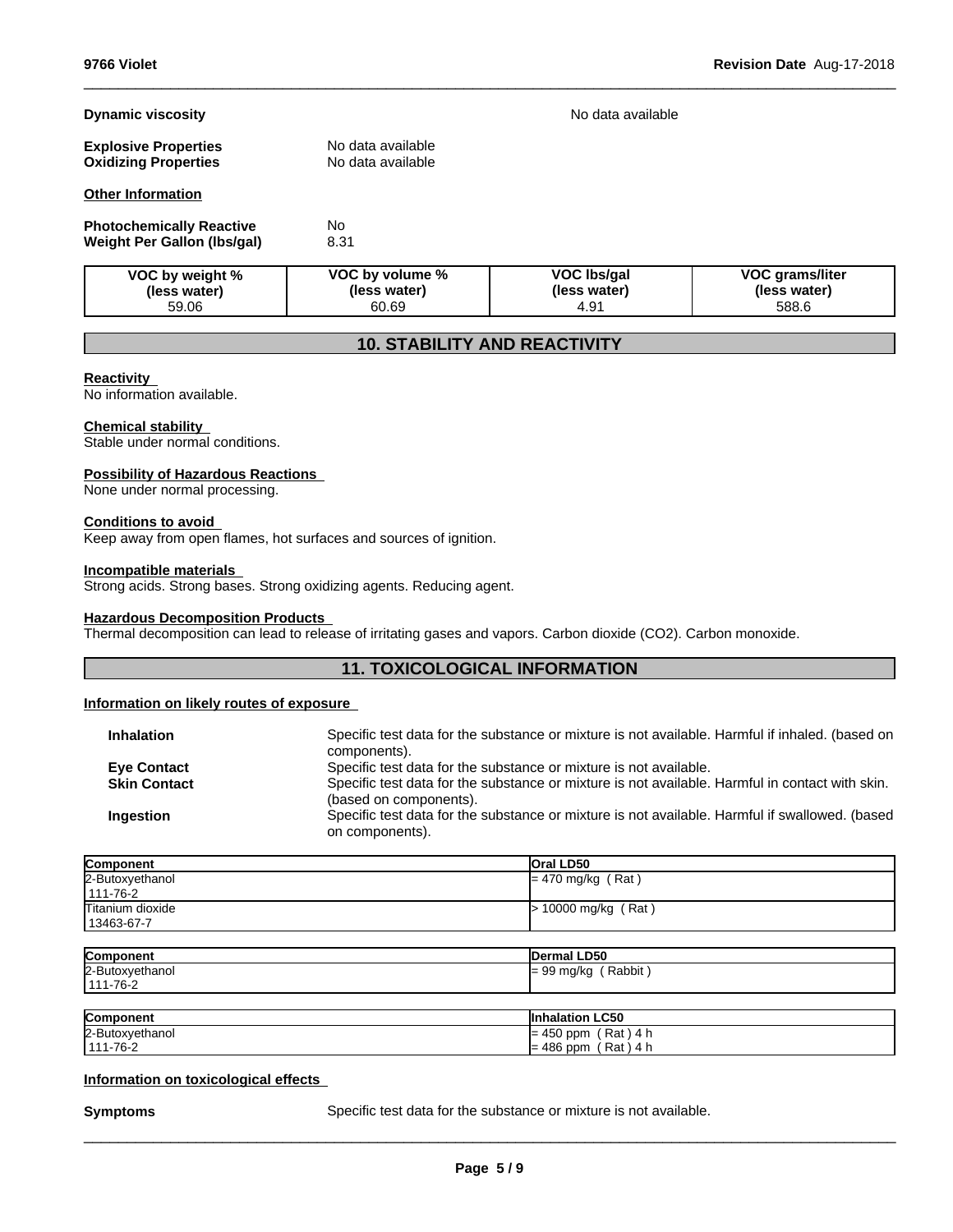## **Delayed and immediate effects as well as chronic effects from short and long-term exposure**

| <b>Skin corrosion/irritation</b> | Specific test data for the substance or mixture is not available. Causes skin irritation (pain,<br>redness and swelling). (based on components). |
|----------------------------------|--------------------------------------------------------------------------------------------------------------------------------------------------|
| Eye damage/irritation            | Specific test data for the substance or mixture is not available. Causes serious eye irritation.<br>(based on components).                       |
| <b>Irritation</b>                | Specific test data for the substance or mixture is not available.                                                                                |
| <b>Corrosivity</b>               | Specific test data for the substance or mixture is not available.                                                                                |
| <b>Sensitization</b>             | Specific test data for the substance or mixture is not available.                                                                                |
| <b>Mutagenic Effects</b>         | Specific test data for the substance or mixture is not available.                                                                                |
| <b>Carcinogenic effects</b>      | Specific test data for the substance or mixture is not available.                                                                                |
| <b>Reproductive Effects</b>      | Specific test data for the substance or mixture is not available.                                                                                |
| <b>STOT - single exposure</b>    | Specific test data for the substance or mixture is not available.                                                                                |
| <b>STOT</b> - repeated exposure  | Specific test data for the substance or mixture is not available.                                                                                |
| <b>Chronic Toxicity</b>          | Specific test data for the substance or mixture is not available                                                                                 |
| <b>Aspiration hazard</b>         | Specific test data for the substance or mixture is not available.                                                                                |
| Carcinogenicity                  | The table below indicates whether each agency has listed any ingredient as a carcinogen.                                                         |
| Component                        | <b>ACGIH</b>                                                                                                                                     |
| 2-Butoxyethanol                  | lA3                                                                                                                                              |
| 111-76-2                         |                                                                                                                                                  |

 $\_$  ,  $\_$  ,  $\_$  ,  $\_$  ,  $\_$  ,  $\_$  ,  $\_$  ,  $\_$  ,  $\_$  ,  $\_$  ,  $\_$  ,  $\_$  ,  $\_$  ,  $\_$  ,  $\_$  ,  $\_$  ,  $\_$  ,  $\_$  ,  $\_$  ,  $\_$  ,  $\_$  ,  $\_$  ,  $\_$  ,  $\_$  ,  $\_$  ,  $\_$  ,  $\_$  ,  $\_$  ,  $\_$  ,  $\_$  ,  $\_$  ,  $\_$  ,  $\_$  ,  $\_$  ,  $\_$  ,  $\_$  ,  $\_$  ,

| Component                       | <b>IIARC</b>        |
|---------------------------------|---------------------|
| Titanium<br>⊧ dioxide           | 2E<br><b>IGroup</b> |
| $\sim$ $\sim$<br>$13463-67 - 7$ |                     |

| Componen            | <br>ארוט |
|---------------------|----------|
| Titaniu.<br>dioxide |          |
| 13463-67-7          |          |

# **Numerical measures of toxicity - Product Information**

**Unknown Acute Toxicity** 0 % of the mixture consists of ingredient(s) of unknown toxicity

# **The following values are calculated based on chapter 3.1 of the GHS document**

| ATEmix (oral)                 | 848.00 mg/kg        |
|-------------------------------|---------------------|
| ATEmix (dermal)               | 1,866.00 mg/kg mg/l |
| ATEmix (inhalation-dust/mist) | $2.50$ ma/l         |
| ATEmix (inhalation-vapor)     | 19.00 ma/l          |

# **12. ECOLOGICAL INFORMATION**

### **Ecotoxicity**

Specific test data for the substance or mixture is not available.

0 % of the mixture consists of component(s) of unknown hazards to the aquatic environment

| Component       | ∃ish                                                   |
|-----------------|--------------------------------------------------------|
| 2-Butoxyethanol | 96h LC50 Lepomis macrochirus: $= 2950$ mg/L            |
| $ 111 - 76 - 2$ | $96h$ LC50 Lepomis macrochirus: $= 1490$ mg/L (static) |

| Component       | lCrustacea                                                         |
|-----------------|--------------------------------------------------------------------|
| 2-Butoxyethanol | <sup>-</sup> C <sub>50</sub> Daphnia magna: ><br>l48h<br>1000 mg/L |
| $111 - 76 - 2$  |                                                                    |

### **Persistence and Degradability**

No information available.

# **Bioaccumulation**

No information available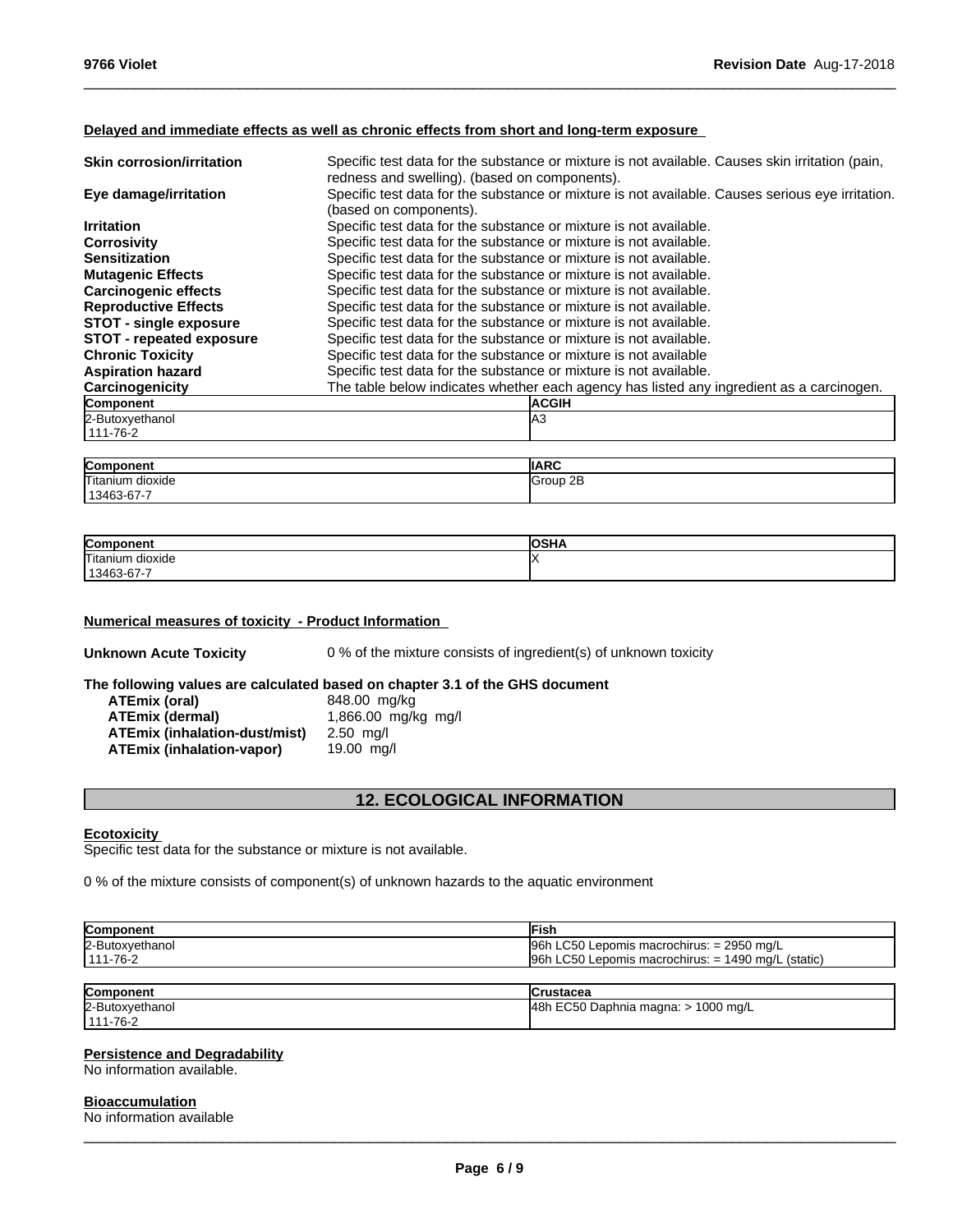| Component                                               | <b>Partition coefficient</b>                                                                                                                                                                                                                                                                                                                                                                                                                                                                                                                    |  |  |  |
|---------------------------------------------------------|-------------------------------------------------------------------------------------------------------------------------------------------------------------------------------------------------------------------------------------------------------------------------------------------------------------------------------------------------------------------------------------------------------------------------------------------------------------------------------------------------------------------------------------------------|--|--|--|
| 2-Butoxyethanol<br>111-76-2                             | 10.81                                                                                                                                                                                                                                                                                                                                                                                                                                                                                                                                           |  |  |  |
| Other adverse effects<br>No information available       |                                                                                                                                                                                                                                                                                                                                                                                                                                                                                                                                                 |  |  |  |
|                                                         | <b>13. DISPOSAL CONSIDERATIONS</b>                                                                                                                                                                                                                                                                                                                                                                                                                                                                                                              |  |  |  |
| <b>Waste treatment methods</b>                          |                                                                                                                                                                                                                                                                                                                                                                                                                                                                                                                                                 |  |  |  |
| <b>Waste Disposal Methods</b>                           | Contain and dispose of waste according to local regulations.                                                                                                                                                                                                                                                                                                                                                                                                                                                                                    |  |  |  |
| <b>Contaminated Packaging</b>                           | Empty containers should be taken to an approved waste handling site for recycling or<br>disposal.                                                                                                                                                                                                                                                                                                                                                                                                                                               |  |  |  |
|                                                         | <b>14. TRANSPORT INFORMATION</b>                                                                                                                                                                                                                                                                                                                                                                                                                                                                                                                |  |  |  |
| Note:                                                   | This information is not intended to convey all specific transportation requirements relating to<br>this product. Transportation classifications may vary by container volume and may be<br>influenced by regional or country variations in regulations. Additional transportation<br>information can be found in the specific regulations for your mode of transportation. It is the<br>responsibility of the transporting organization to follow all applicable laws, regulations and<br>rules relating to the transportation of the material. |  |  |  |
| <b>DOT</b><br><b>Proper Shipping Name</b>               | Not regulated<br>Printing Ink                                                                                                                                                                                                                                                                                                                                                                                                                                                                                                                   |  |  |  |
| ICAO / IATA / IMDG / IMO<br><b>Proper Shipping Name</b> | Not Regulated<br>Printing Ink                                                                                                                                                                                                                                                                                                                                                                                                                                                                                                                   |  |  |  |

 $\_$  ,  $\_$  ,  $\_$  ,  $\_$  ,  $\_$  ,  $\_$  ,  $\_$  ,  $\_$  ,  $\_$  ,  $\_$  ,  $\_$  ,  $\_$  ,  $\_$  ,  $\_$  ,  $\_$  ,  $\_$  ,  $\_$  ,  $\_$  ,  $\_$  ,  $\_$  ,  $\_$  ,  $\_$  ,  $\_$  ,  $\_$  ,  $\_$  ,  $\_$  ,  $\_$  ,  $\_$  ,  $\_$  ,  $\_$  ,  $\_$  ,  $\_$  ,  $\_$  ,  $\_$  ,  $\_$  ,  $\_$  ,  $\_$  ,

# **15. REGULATORY INFORMATION**

# **International Inventories**

All components are listed on the TSCA Inventory. For further information, please contact:. Supplier (manufacturer/importer/downstream user/distributor).

## **U.S. Federal Regulations**

# **SARA 313**

Section 313 of Title III of the Superfund Amendments and Reauthorization Act of 1986 (SARA). This product contains a chemical or chemicals which are subject to the reporting requirements of the Act and Title 40 of the Code of Federal Regulations, Part 372.

| Component       | <b>CAS-No</b>                                              | Weight %  | --<br><b>SARA</b><br>- 242<br>Threshold<br>د ۱ د |
|-----------------|------------------------------------------------------------|-----------|--------------------------------------------------|
|                 |                                                            |           | <b>Values</b>                                    |
| 2-Butoxyethanol | $.1 - 76 - 7$<br>$\begin{array}{c} \n \bullet \end{array}$ | $30 - 60$ | $\cdot$ $\sim$                                   |

# **Clean Air Act,Section 112 Hazardous Air Pollutants (HAPs) (see 40 CFR 61)**

This product contains the following substances which are listed hazardous air pollutants (HAPS) under Section 112 of the Clean Air Act:.

| Com<br>nem                   | .<br>S-NC<br>$-$ | Weight              |
|------------------------------|------------------|---------------------|
| $2 -$<br>.<br>·Buto<br>nanoi | 70<br>.          | 30<br>$\sim$<br>-6C |

# **U.S. State Regulations**

| Component<br>יוסו  | lMas<br><b>ssachusetts</b><br><b>IRi</b><br>Know |
|--------------------|--------------------------------------------------|
| 2-Butox<br>ethanol |                                                  |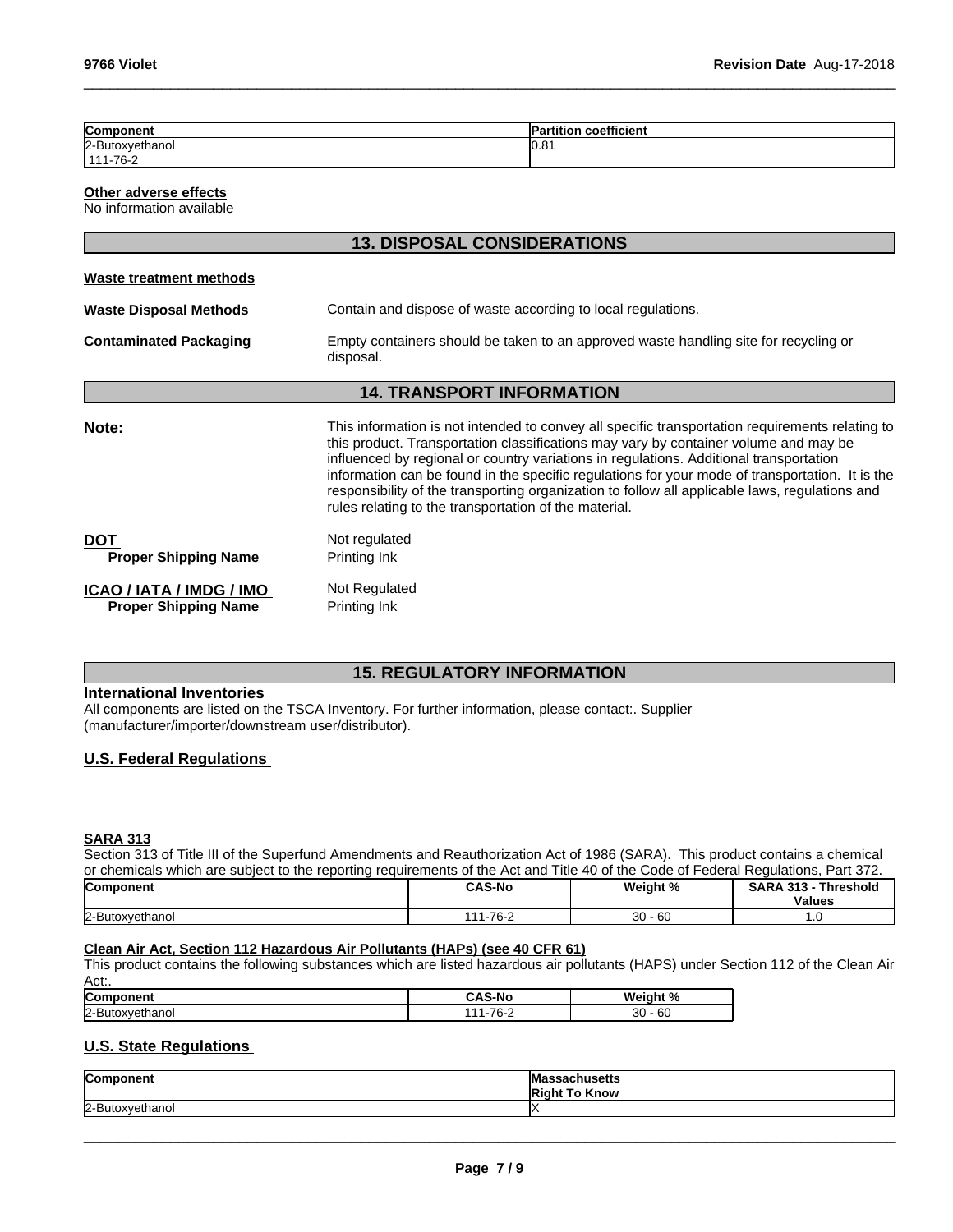| 111-76-2            |  |
|---------------------|--|
| Titanium<br>dioxide |  |
| 13463-67-7          |  |

 $\_$  ,  $\_$  ,  $\_$  ,  $\_$  ,  $\_$  ,  $\_$  ,  $\_$  ,  $\_$  ,  $\_$  ,  $\_$  ,  $\_$  ,  $\_$  ,  $\_$  ,  $\_$  ,  $\_$  ,  $\_$  ,  $\_$  ,  $\_$  ,  $\_$  ,  $\_$  ,  $\_$  ,  $\_$  ,  $\_$  ,  $\_$  ,  $\_$  ,  $\_$  ,  $\_$  ,  $\_$  ,  $\_$  ,  $\_$  ,  $\_$  ,  $\_$  ,  $\_$  ,  $\_$  ,  $\_$  ,  $\_$  ,  $\_$  ,

| Component                         | Minnesota<br><b>Right To Know</b> |
|-----------------------------------|-----------------------------------|
| 2-Butoxyethanol<br>$111 - 76 - 2$ |                                   |
| Titanium dioxide<br>13463-67-7    |                                   |

| Component                         | <b>New Jersey</b><br><b>Right To Know</b> |
|-----------------------------------|-------------------------------------------|
| 2-Butoxyethanol<br>$111 - 76 - 2$ |                                           |
| Titanium dioxide<br>13463-67-7    |                                           |

| Component                         | Pennsylvania<br><b>Right To Know</b> |
|-----------------------------------|--------------------------------------|
| 2-Butoxyethanol<br>$111 - 76 - 2$ |                                      |
| Titanium dioxide<br>13463-67-7    |                                      |

### **California Prop. 65**

This product contains chemical(s) known to the State of California to cause cancer and/or to cause birth defects or other reproductive harm

| Component | --<br>---<br><b>b5</b><br>oo<br>ша |
|-----------|------------------------------------|
| lTitaniun | cinoaer                            |
| dioxide   | .                                  |

*- This product contains titanium dioxide in a non-respirable form. Inhalation of titanium dioxide is unlikely to occur from exposure to this product*

# **Canada**

| Component       | <b>NPP</b><br>- National Pollutant Release Inventorv<br>"KI |
|-----------------|-------------------------------------------------------------|
| 2-Butoxvethanol | Individual Substances; Part 4 Substance<br>'Pan             |
| 1111-76-2       |                                                             |

### **Pursuant to NOM-018-STPS-2015**

This information within is considered correct but is not exhaustive and will be used for guidance only, which is based on the current knowledge of the substance or mixture and is applicable to the appropriate safety precautions for the product.

| HMIS:<br>Flammability<br>Health<br><b>Reactivity</b> | <b>Personal Protection</b> |
|------------------------------------------------------|----------------------------|
|                                                      |                            |

# **Key or legend to abbreviations and acronyms used in the safety data sheet**

**Legend - Section 8: EXPOSURE CONTROLS/PERSONAL PROTECTION** TWA TWA (time-weighted average) STEL (Short Term Exposure Limit) Ceiling Ceiling Maximum limit value

#### **ACGIH: (American Conference of Governmental Industrial Hygienists)**

A1 - Known Human Carcinogen A2 - Suspected Human Carcinogen A3 - Animal Carcinogen **IARC: (International Agency for Research on Cancer)** Group 1 - Carcinogenic to Humans Group 2A - Probably Carcinogenic to Humans Group 2B - Possibly Carcinogenic to Humans **NTP: (National Toxicity Program)** Known - Known Carcinogen